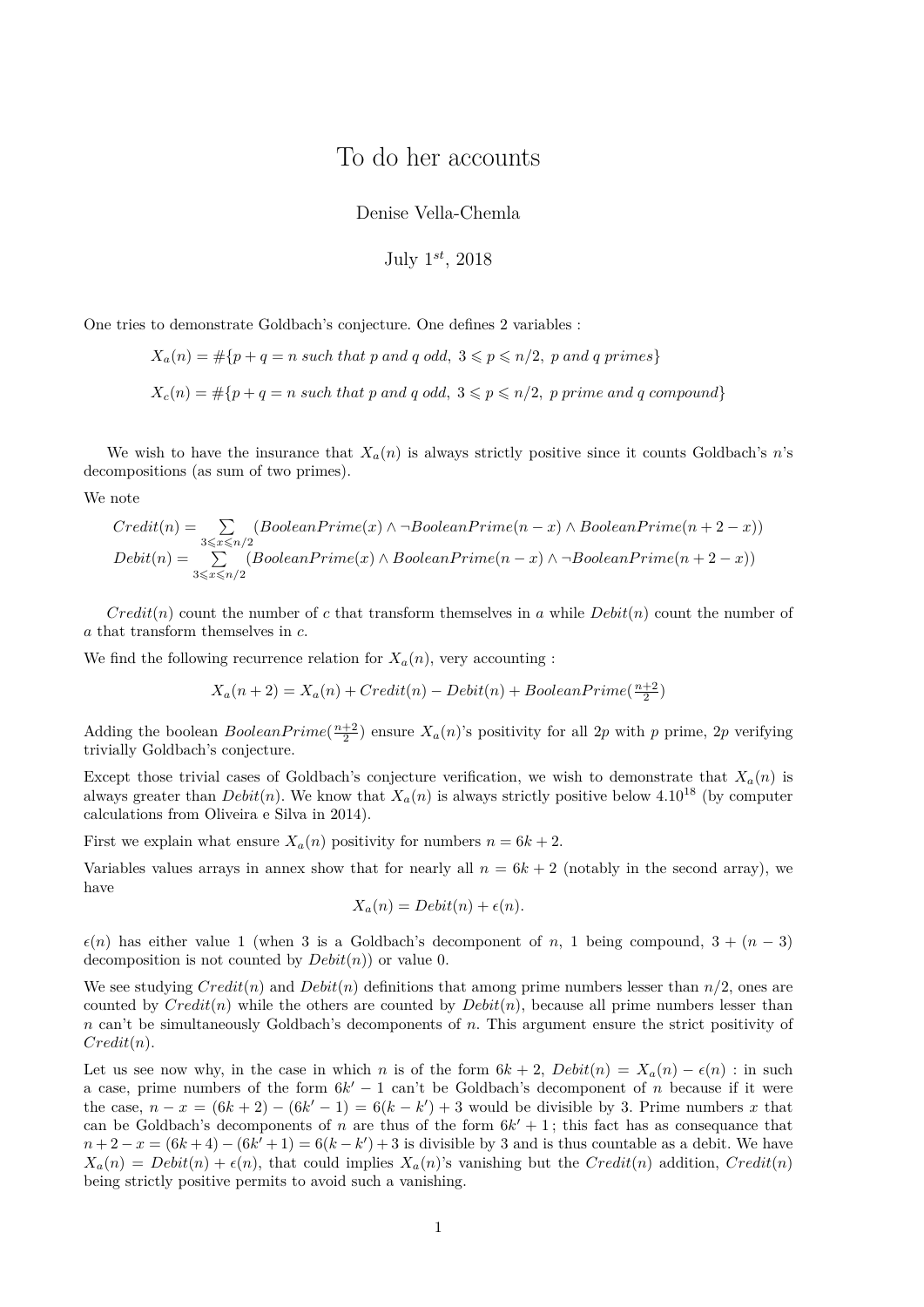In the case where *n* is of the form 6*k* or  $6k+4$ , one sees that  $X_a(n)$  is always strictly greater than  $Debit(n)$ , what guarantees its strict positivity when one substracts  $Debit(n)$  to it. Let us try to explain why this is the case : by its definition,  $Debit(n)$  is the cardinality of a subset of the set of cardinal  $X_a(n)$  (indeed, *Debit*(*n*) counts Goldbach's decompositions of  $n = x + (n - x)$  such that  $n + 2 - x$  is not prime); if  $X_a(n)$ were equal to  $Debit(n)$ , we would have, from the definition of  $Debit(n)$ , for all Goldbach's decomposition of *n*, at the same time  $n - x$  prime and  $n + 2 - x$  prime, implying that  $x + (n + 2 - x)$  would be a Goldbach's decomposition of  $n+2$  (i.e. that all Goldbach's decompositions  $p1+p2$  of *n* would be inherited as Goldbach's decompositions  $p1 + (p2 + 2)$  by  $n + 2$ ). But we know by congruences study \* that *x* is as Goldbach's decompositions  $p_1 + (p_2 + 2)$  by  $n + 2$ ). But we know by congruences study that x is<br>a Goldbach's decomponent of *n* if and only if  $x \neq n \pmod{p}$  for every *p* lesser than  $\sqrt{n}$ . All those incongruences couldn't be verified all at the same time, on one side by *x* and *n*, and on the other side by *x* and  $n+2$ . This has as consequence that for even numbers *n* of the forms 6*k* and  $6k+4$ ,  $Debit(n) < X<sub>a</sub>(n)$ and it implies, by inheritance from *n* to  $n + 2$ , that  $X_a(n)$  is strictly positive for all  $n \ge 6$ .

<span id="page-1-0"></span><sup>∗</sup>. see for instance a october 2007 note, *Changer l'ordre sur les entiers pour comprendre le partage des décomposants de Goldbach* that can be downloaded at [http://denisevellachemla.eu.](http://denisevellachemla.eu)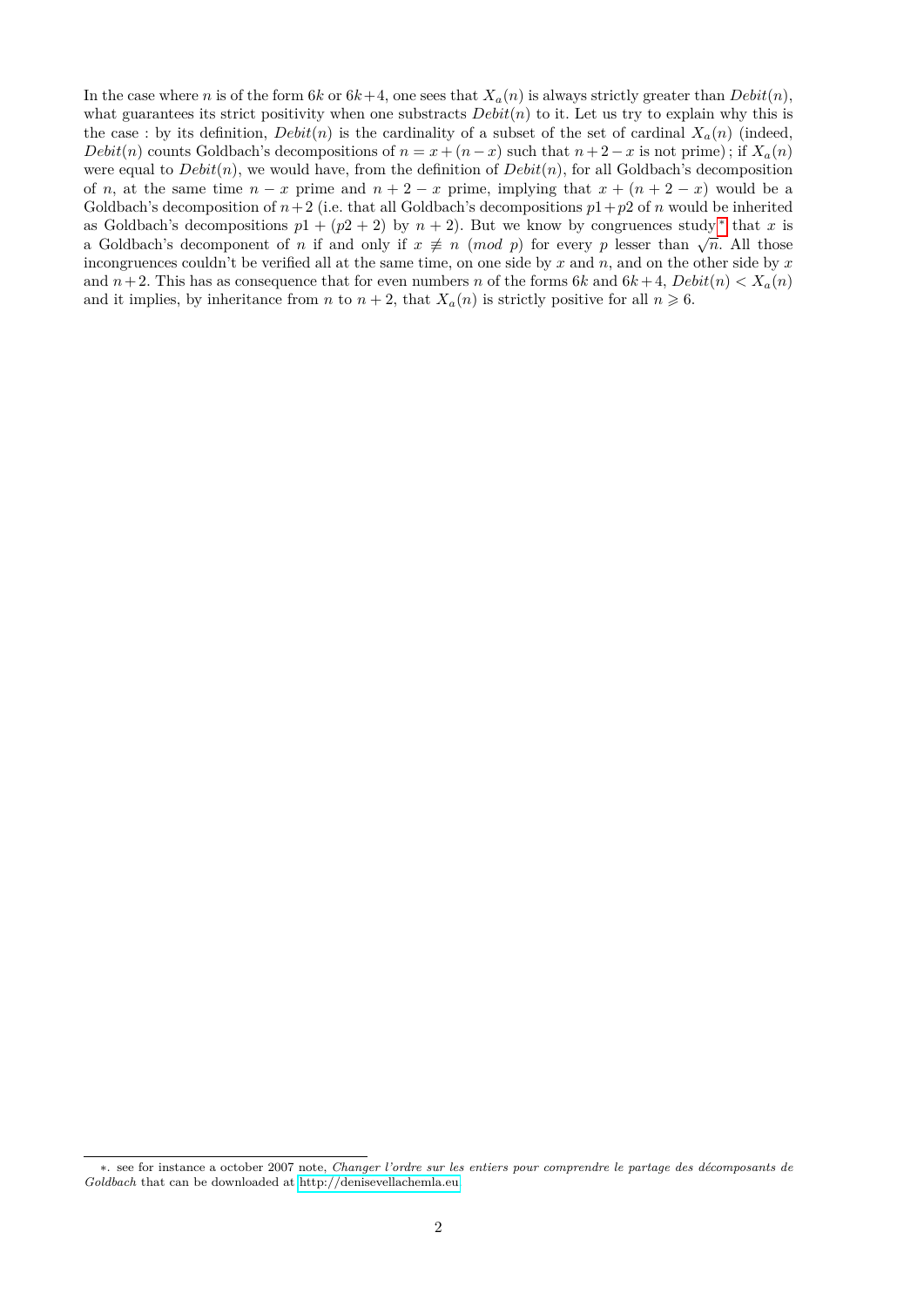| $\boldsymbol{n}$ | $\overline{X_a}(n)$     | Credit                                            | Debit                                      | BooleanPrime<br>$\frac{n+2}{2}$ |
|------------------|-------------------------|---------------------------------------------------|--------------------------------------------|---------------------------------|
| $\overline{6}$   | $\mathbf 1$             | $\overline{0}$                                    | $\overline{0}$                             |                                 |
| 8                | $\mathbf{1}$            | $\boldsymbol{0}$                                  | $\boldsymbol{0}$                           | $\,1$                           |
| $10\,$           | $\overline{\mathbf{c}}$ | $\boldsymbol{0}$                                  | $\mathbf{1}$                               |                                 |
| $12\,$           | $\mathbf{1}$            | $\mathbf{1}$                                      | $\mathbf{1}$                               | $\mathbf{1}$                    |
| 14               | $\overline{c}$          | $\mathbf{1}$                                      | $\mathbf{1}$                               |                                 |
| 16               | $\overline{c}$          | $\mathbf{1}$                                      | $\mathbf{1}$                               |                                 |
| 18               | $\overline{c}$          | $\mathbf{1}$                                      | $\mathbf{1}$                               |                                 |
| $20\,$           | $\overline{2}$          | $\mathbf{1}$                                      | $\mathbf{1}$                               | $\,1$                           |
| 22               | 3                       | $\mathbf{1}$                                      | $\mathbf{1}$                               |                                 |
| 24               | $\boldsymbol{3}$        | $\mathbf{1}$                                      |                                            | $\mathbf{1}$                    |
| $26\,$           | 3                       | $\overline{2}$                                    | $\frac{2}{3}$                              |                                 |
| $28\,$           | $\overline{\mathbf{c}}$ | $\overline{2}$                                    | $\mathbf{1}$                               |                                 |
| $30\,$           | $\overline{3}$          | $\mathbf{1}$                                      | $\overline{2}$                             |                                 |
| $32\,$           | $\overline{2}$          | $\overline{2}$                                    | $\mathbf{1}$                               | $\,1$                           |
| 34               | $\overline{4}$          | $\overline{2}$                                    | $\overline{2}$                             |                                 |
| 36               | $\overline{4}$          | $\overline{0}$                                    | 3                                          | $\mathbf{1}$                    |
| $38\,$           | $\overline{2}$          | 3                                                 | $\overline{2}$                             |                                 |
| $40\,$           | 3                       | 3                                                 | $\overline{2}$                             |                                 |
| $42\,$           | $\overline{4}$          |                                                   |                                            |                                 |
| 44               | 3                       | $\begin{smallmatrix}2&&2\&3\2&3\end{smallmatrix}$ | $\frac{3}{2}$                              | $\mathbf{1}$                    |
| $\sqrt{46}$      | $\overline{4}$          |                                                   |                                            |                                 |
| $48\,$           | $\mathbf 5$             |                                                   | $\frac{2}{3}$                              |                                 |
| $50\,$           | $\overline{4}$          |                                                   | $\overline{4}$                             |                                 |
| $52\,$           | 3                       | 3                                                 | $\mathbf{1}$                               |                                 |
| $54\,$           | $\overline{5}$          |                                                   | $\overline{4}$                             |                                 |
| 56               | 3                       | $\frac{2}{3}$                                     | 3                                          | $\mathbf{1}$                    |
| 58               | $\overline{4}$          | $\overline{4}$                                    |                                            |                                 |
| 60               | $\,6$                   | $\mathbf{1}$                                      | $\frac{2}{5}$                              | $\mathbf{1}$                    |
| 62               | 3                       | $\overline{4}$                                    |                                            |                                 |
| 64               | $\overline{5}$          | $\overline{4}$                                    | $\begin{array}{c} 2 \\ 3 \\ 5 \end{array}$ |                                 |
| 66               | $\,$ 6 $\,$             | $\mathbf{1}$                                      |                                            |                                 |
| 68               | $\overline{2}$          | $\overline{5}$                                    | $\overline{2}$                             |                                 |
| $70\,$           | $\overline{5}$          | $\overline{4}$                                    | 3                                          |                                 |
| 72               | $\,$ 6 $\,$             | $\overline{2}$                                    | $\overline{4}$                             | $\mathbf{1}$                    |
| $74\,$           | $\overline{5}$          | $\overline{4}$                                    | $\overline{4}$                             |                                 |
| 76               | $\overline{5}$          | $\overline{5}$                                    | 3                                          |                                 |
| 78               | 7                       | $\mathbf{1}$                                      | $\overline{4}$                             |                                 |
| 80               | $\overline{4}$          | $\overline{4}$                                    | $\overline{4}$                             | $\mathbf{1}$                    |
| 82               | $\overline{5}$          | $\overline{5}$                                    | $\overline{2}$                             |                                 |
| 84               | 8                       | 3                                                 | $\overline{7}$                             | $\mathbf{1}$                    |
| 86               | $\overline{5}$          | $\overline{4}$                                    | $\overline{5}$                             |                                 |
| 88               | $\overline{4}$          | $\overline{7}$                                    | $\overline{2}$                             |                                 |
| 90               | $\boldsymbol{9}$        | $\overline{c}$                                    | $\overline{7}$                             |                                 |
| 92               | $\overline{4}$          | $\overline{4}$                                    | $\overline{4}$                             | $\mathbf{1}$                    |
| 94               | $\overline{5}$          | $\boldsymbol{6}$                                  | $\overline{4}$                             |                                 |
| 96               | $\overline{7}$          | $\overline{c}$                                    | $\boldsymbol{6}$                           |                                 |
| 98               | 3                       | $\overline{6}$                                    | 3                                          |                                 |
| 100              | 6                       | $\sqrt{6}$                                        | $\overline{4}$                             |                                 |

*Annex 1a : variables values array for even numbers between 6 and 100*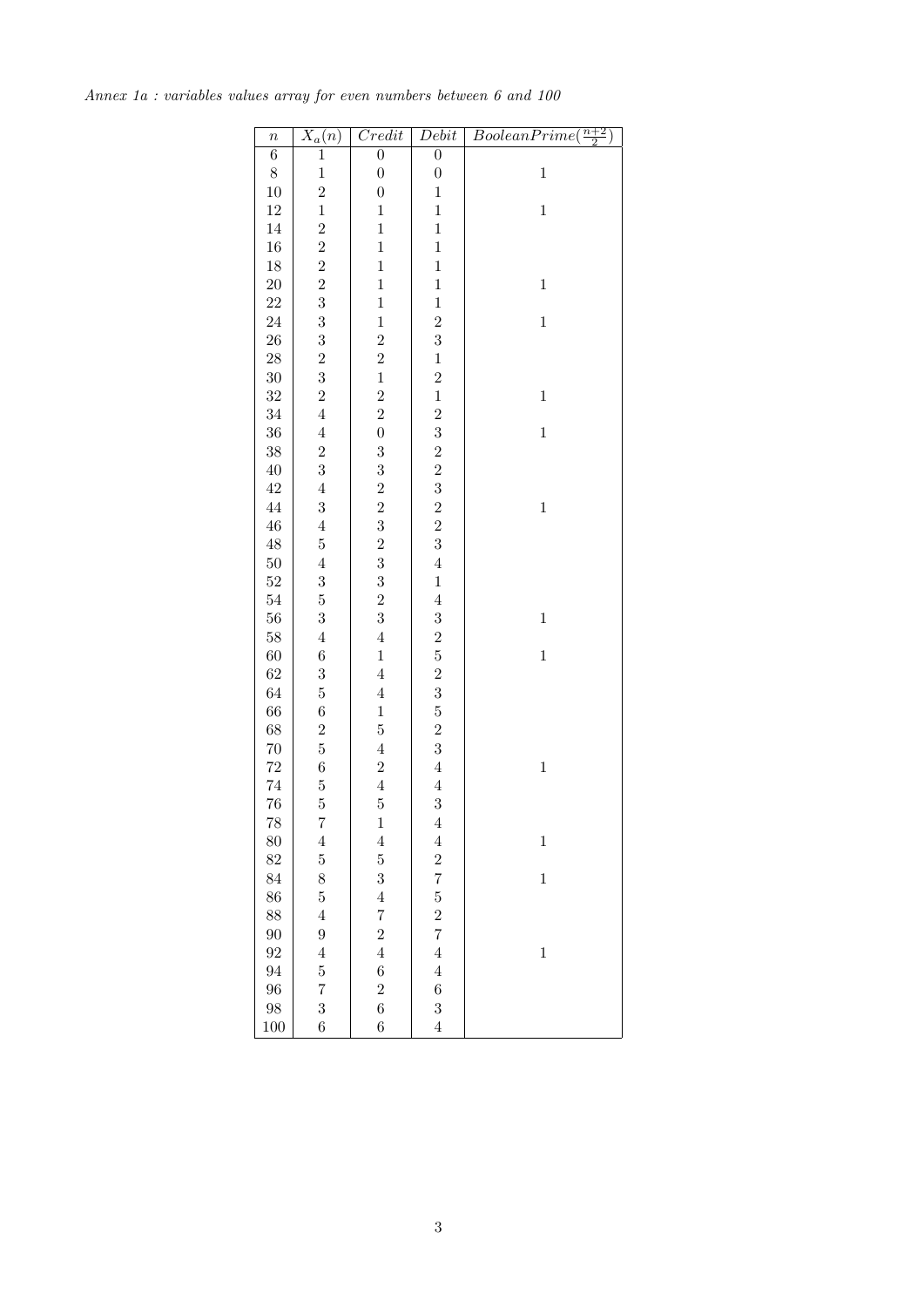*Annex 1b : variables values array for even numbers between 99 900 and 100 000*

| $\it n$ | $X_a(n)$ | $\overline{Credit}$ | Debit | $\frac{n+2}{2}$<br>BooleanPrime( |
|---------|----------|---------------------|-------|----------------------------------|
| 99900   | 1655     | 475                 | 1436  |                                  |
| 99902   | 694      | 731                 | 694   |                                  |
| 99904   | 731      | 1053                | 577   |                                  |
| 99906   | 1207     | 506                 | 1091  |                                  |
| 99908   |          |                     |       |                                  |
|         | 622      | 824                 | 622   |                                  |
| 99910   | 824      | 1097                | 633   |                                  |
| 99912   | 1288     | 484                 | 1176  | $\mathbf{1}$                     |
| 99914   | 597      | 617                 | 597   |                                  |
| 99916   | 617      | 1435                | 452   |                                  |
| 99918   | 1600     | 541                 | 1352  |                                  |
| 99920   | 789      | 601                 | 789   |                                  |
| 99922   | 601      | 1212                | 464   |                                  |
| 99924   | 1349     | 510                 | 1223  |                                  |
| 99926   | 636      | 586                 | 636   |                                  |
| 99928   | 586      | 1424                | 420   |                                  |
| 99930   | 1590     | 538                 | 1383  |                                  |
| 99932   | 745      | 630                 | 745   |                                  |
| 99934   | 630      | 1107                | 508   |                                  |
| 99936   | 1229     | 467                 | 1109  |                                  |
| 99938   | 587      | 859                 | 587   |                                  |
| 99940   | 859      | 1015                | 675   |                                  |
| 99942   | 1199     | 541                 | 1064  |                                  |
| 99944   | 676      | 835                 | 676   |                                  |
| 99946   | 835      | 1010                | 665   |                                  |
| 99948   | 1180     | 630                 | 1000  |                                  |
| 99950   | 810      | 613                 | 810   |                                  |
| 99952   | 613      | 1089                | 508   |                                  |
| 99954   | 1194     | 494                 | 1083  |                                  |
| 99956   | 605      | 660                 | 605   |                                  |
| 99958   | 660      | 1802                | 399   |                                  |
| 99960   | 2063     | 374                 | 1819  |                                  |
| 99962   | 618      | 606                 | 618   |                                  |
| 99964   | 606      | 1113                | 497   |                                  |
| 99966   | 1222     | 565                 | 1079  |                                  |
| 99968   | 708      | 900                 | 708   |                                  |
| 99970   | 900      | 1009                | 719   |                                  |
| 99972   | 1190     | 587                 | 1041  |                                  |
| 99974   | 736      | 601                 | 736   |                                  |
| 99976   | 601      | 1140                | 477   |                                  |
| 99978   | 1264     | 620                 | 1083  |                                  |
| 99980   | 801      | 607                 | 801   | $\mathbf{1}$                     |
| 99982   | 608      | 1092                | 484   |                                  |
| 99984   | 1216     | 475                 | 1089  | $\mathbf{1}$                     |
| 99986   | 603      | 736                 | 603   |                                  |
| 99988   | 736      | 1596                | 477   |                                  |
| 99990   | 1855     | 425                 | 1642  |                                  |
| 99992   | 638      | 650                 | 637   |                                  |
| 99994   | 651      | 1163                | 511   |                                  |
| 99996   | 1303     | 478                 | 1177  | $\mathbf 1$                      |
| 99998   | 605      | 810                 | 605   |                                  |
| 100000  | 810      | 1213                | 600   |                                  |
|         |          |                     |       |                                  |